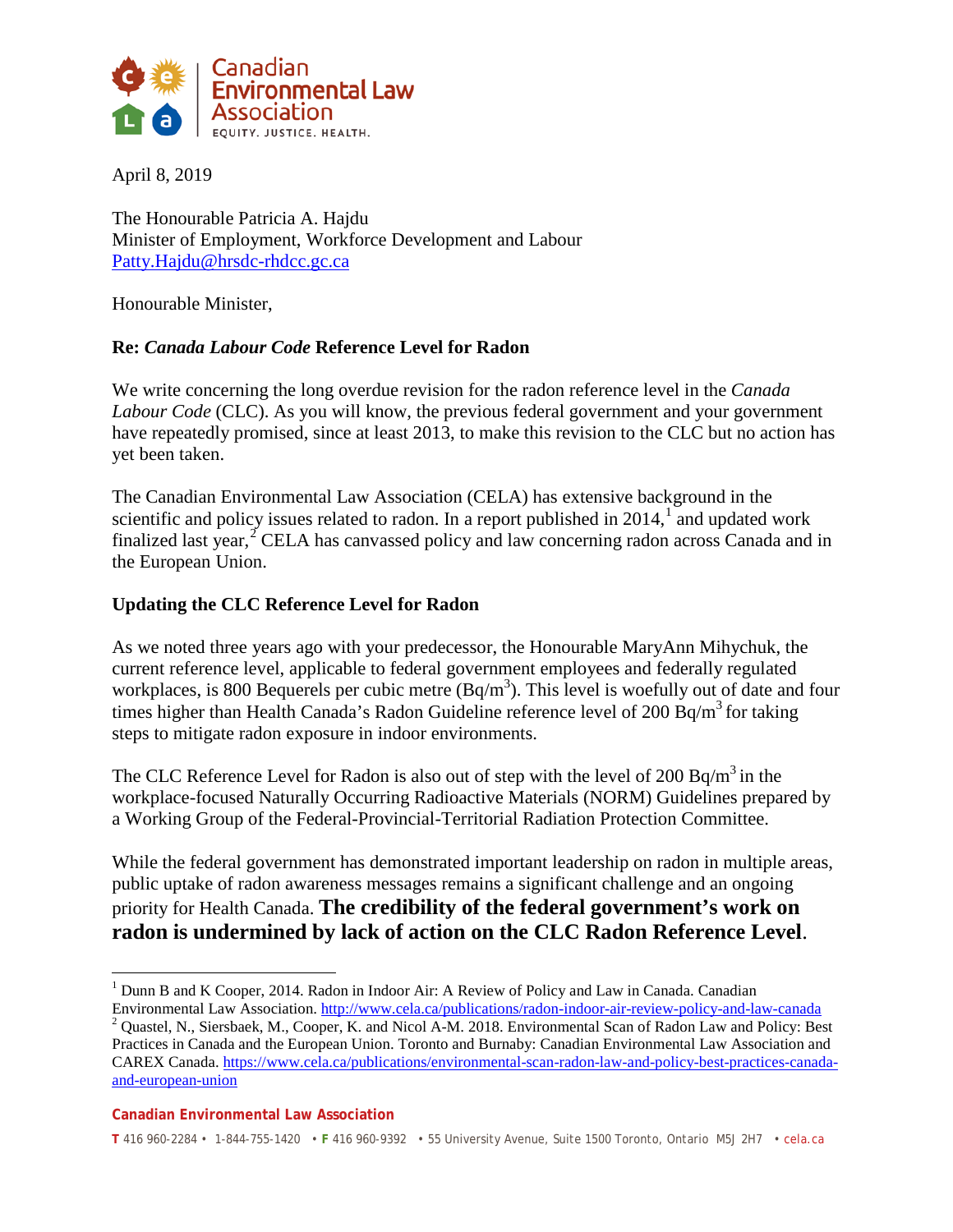### **Radon Risk is Undeniable**

Strong scientific evidence confirms that, after smoking, indoor radon exposure is the leading cause of lung cancer in Canada and lung cancer remains the leading cause of death from cancer for both men and women.

Health Canada's longstanding attention to radon is entirely appropriate given the relative importance of radon as a public health risk. As an environmental cancer agent radon is in a league of its own. When compared to four other carcinogens with the highest "lifetime excess cancer risk" in Canada, the cancer risk from radon is orders of magnitude greater than the next four including formaldehyde, diesel exhaust, and benzene (see graph below).



# **This evidence is as relevant to workplaces as it is to all other indoor**

**environments.** It is particularly relevant to federal workplaces and federally-regulated workplaces that are also located in areas of Canada known for high radon levels.

We urge you to immediately address this longstanding delay and revise the radon exposure limits in the Canada Occupational Health and Safety Regulation from 800 Bq/m<sup>3</sup> to 200 Bq/m<sup>3</sup>, in line